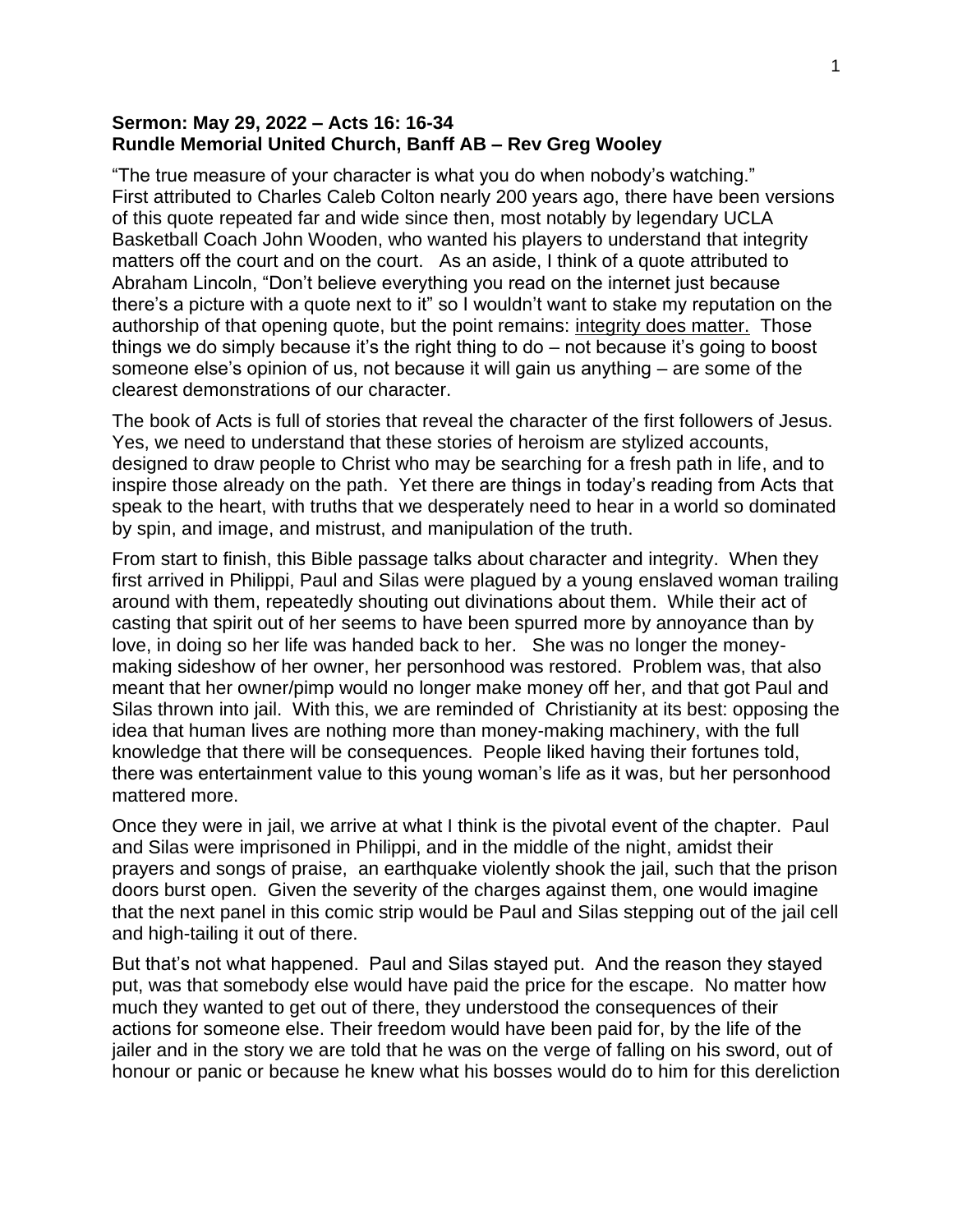of duty. But Paul and Silas would have none of this. Rather than leaving the cell for the freedom they so dearly wished, they shouted out "we are all still here."

Let's sit with that scene for a bit and let every bit of it sink in. We have Paul and Silas, spreading the good news of Jesus Christ. We have a jailer, an employee of the state, whose job is to make sure that prisoners don't escape, whether they are innocent or guilty, whether they were there on civil or criminal or political grounds. And even with the mission entrusted to them, a mission of grace, love and freedom (which would have been fully sufficient reason for getting out of jail while they had a chance to do so) the life of the jailer was worth more.

How often do we hear stories like that? If indeed "the true measure of one's character is what one does when nobody's watching" these kinds of selfless actions may well happen all the time, but *because* nobody is watching or advertising the wonderful things that were done off-camera so that somebody else can live, these acts of profound character and deep integrity do not get heard, pushed aside so we can read headlines of aggression, corruption and self-service. The optimist in me hopes this is so, that every day big and small decisions get made away from the spotlight and don't make the news cycle because, well, conflict and division sell. The pessimist in me, though, wonders if present-day global divisiveness and questions of what is factual have convinced large swaths of the population that the only thing that matters is me and the protection of my privilege, regardless of how that would impact *someone* else or *everyone* else. But whether these kinds of selfless, unreported acts of integrity are rare or widespread, they are nothing short of fruits of the spirit: evidence of the selfless love at the heart of the divine, unleashed and at work in the world.

Stopping for a moment before making decisions big or small to ask that question, "who will pay the price for this decision?" could be a game-changer, and could help us to see our decision-making times as holy moments. Instinct would tell Paul and Silas, "run" but the Holy Spirit said to them, "imagine the cost, and who's going to pay that cost." Imagine what a difference it would make to the health of the planet, if the financial benefits of land development were truly and transparently tempered by a concern for the price that gets paid by the soil, the water, the air, and the creatures who inhabited this land long before any humans arrived here. And bring to mind those times, in your family or your neighbourhood or in your broad experience of the world, when "who might be harmed by this?" thinking has made a change for the better. Remember this potential, of taking the broad view, as you imagine a more hopeful future.

At the Festival of Homiletics, which I attended online a week ago, Lutheran Pastor and Iconoclast Nadia Bolz-Weber preached on this passage from Acts 16 and she took it a direction that I had not envisioned. Landing on the part of the passage where the jailer has drawn his sword, to end his own life because prisoners have escaped, and he is saved from carrying through by the intervention of Paul and Silas and their declaration that they had not, in reality, run off – Nadia talked about suicide intervention, and the deep, confusing, lasting pain caused by suicide in many families and communities and Churches. And no, we're not talking about medically assisted deaths, which are a completely other thing, we're talking about breaking into a broken thought pattern that proposes the end of a generally healthy life by one's own hand, as the only solution… and the fact that Paul and Silas were able to successfully intervene, where many of us